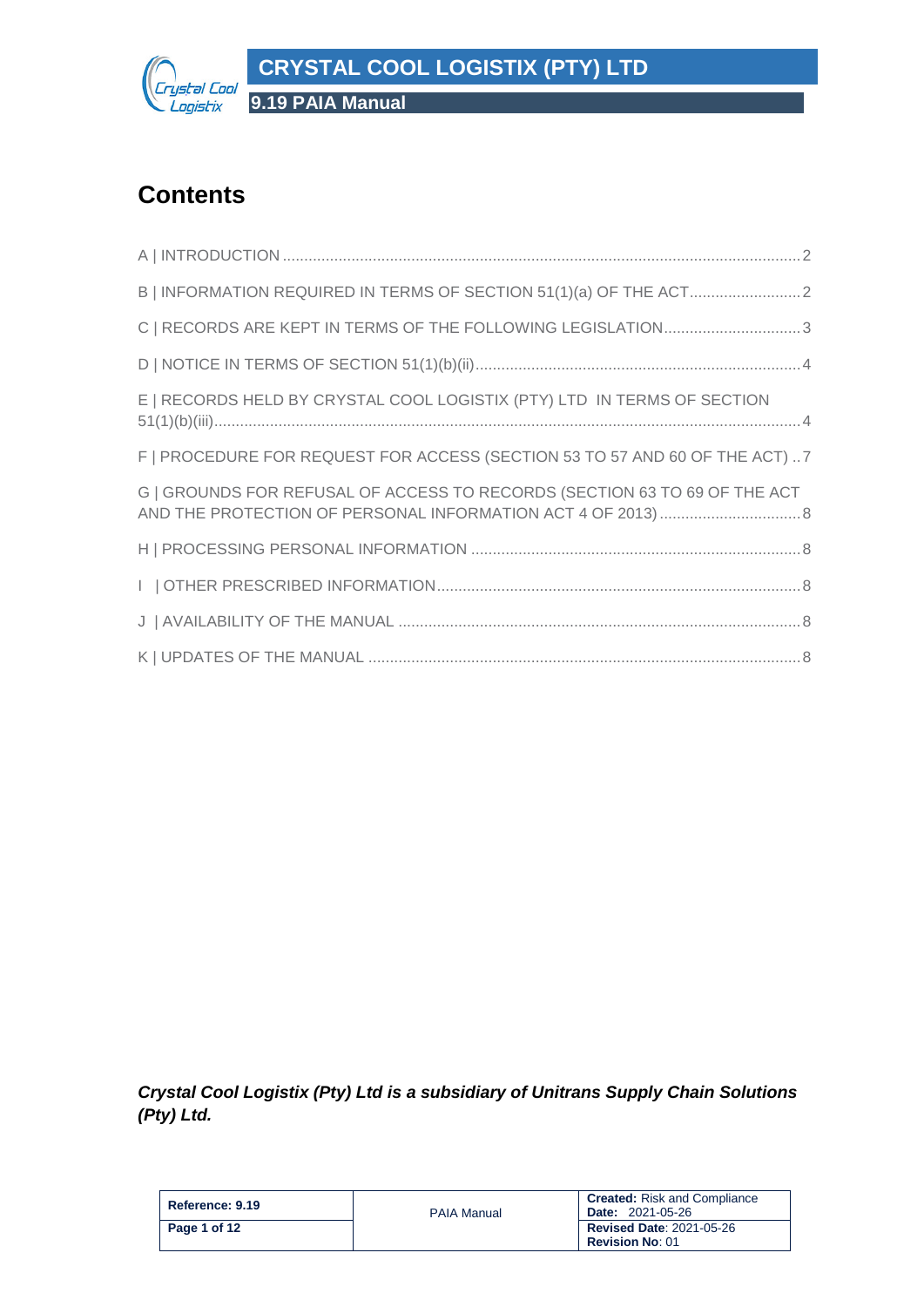

## **Crystal Cool Logistix (Pty) Ltd**

Registration number 2007/025491/07

#### **PAIA MANUAL**

Manual prepared in terms of Section 51 of the Promotion of Access to Information Act 2 of 2000, (the "Act") for Crystal Cool Logistix (Pty) Ltd.

# <span id="page-1-0"></span>**A | INTRODUCTION**

The Act, together with other relevant legislation, provides for the right of access to information held by public and private bodies when such information is requested for the exercise or protection of any rights.

This manual is to assist any potential requesters with the procedural and other requirements which a request for information must meet as prescribed by the Act. Its purpose is to help requesters access Crystal Cool Logistix (Pty) Ltd information and any other information that Crystal Cool Logistix (Pty) Ltd maintains. The Act requires Crystal Cool Logistix (Pty) Ltd to make information available to requesters so that requesters:

- Know what types of information Crystal Cool Logistix (Pty) Ltd maintains; and
- Can request access to information that falls within the ambit of the Act and which is not information that falls in the class of "mandatory protected privacy rights".

#### **Overview of Crystal Cool Logistix (Pty) Ltd**

Crystal Cool Logistix (Pty) Ltd is a private company with its registered address at 111 Kruis Road, Brackenfell, Cape Town, 7560.

|                                                           | Crystal Cool Logistix (Pty) Ltd, Registration number 2007/025491/07                                                                                                                             |
|-----------------------------------------------------------|-------------------------------------------------------------------------------------------------------------------------------------------------------------------------------------------------|
| <b>Physical address</b>                                   | 111 Kruis Road, Brackenfell<br>Cape Town, 7560                                                                                                                                                  |
| <b>Postal address</b>                                     | 111 Kruis Road, Brackenfell<br>Cape Town, 7560                                                                                                                                                  |
| <b>Telephone number</b>                                   | +27 21 822 8811                                                                                                                                                                                 |
| <b>Fax number</b>                                         | None                                                                                                                                                                                            |
| <b>Chief executive officer</b><br>and Information Officer | <b>Terry Bantock</b><br>CEO: Unitrans Supply Chain Solutions (Pty) Ltd<br>Block W, Greenford Office Park, Punters Way,<br>Kenilworth 7700<br>PO Box 36361, Glosderry 7702<br>Tel: +27 217620061 |

#### <span id="page-1-1"></span>**B | INFORMATION REQUIRED IN TERMS OF SECTION 51(1)(a) OF THE ACT**

| Reference: 9.19 | <b>PAIA Manual</b> | <b>Created:</b> Risk and Compliance<br><b>Date: 2021-05-26</b> |
|-----------------|--------------------|----------------------------------------------------------------|
| Page 2 of 12    |                    | <b>Revised Date: 2021-05-26</b><br><b>Revision No: 01</b>      |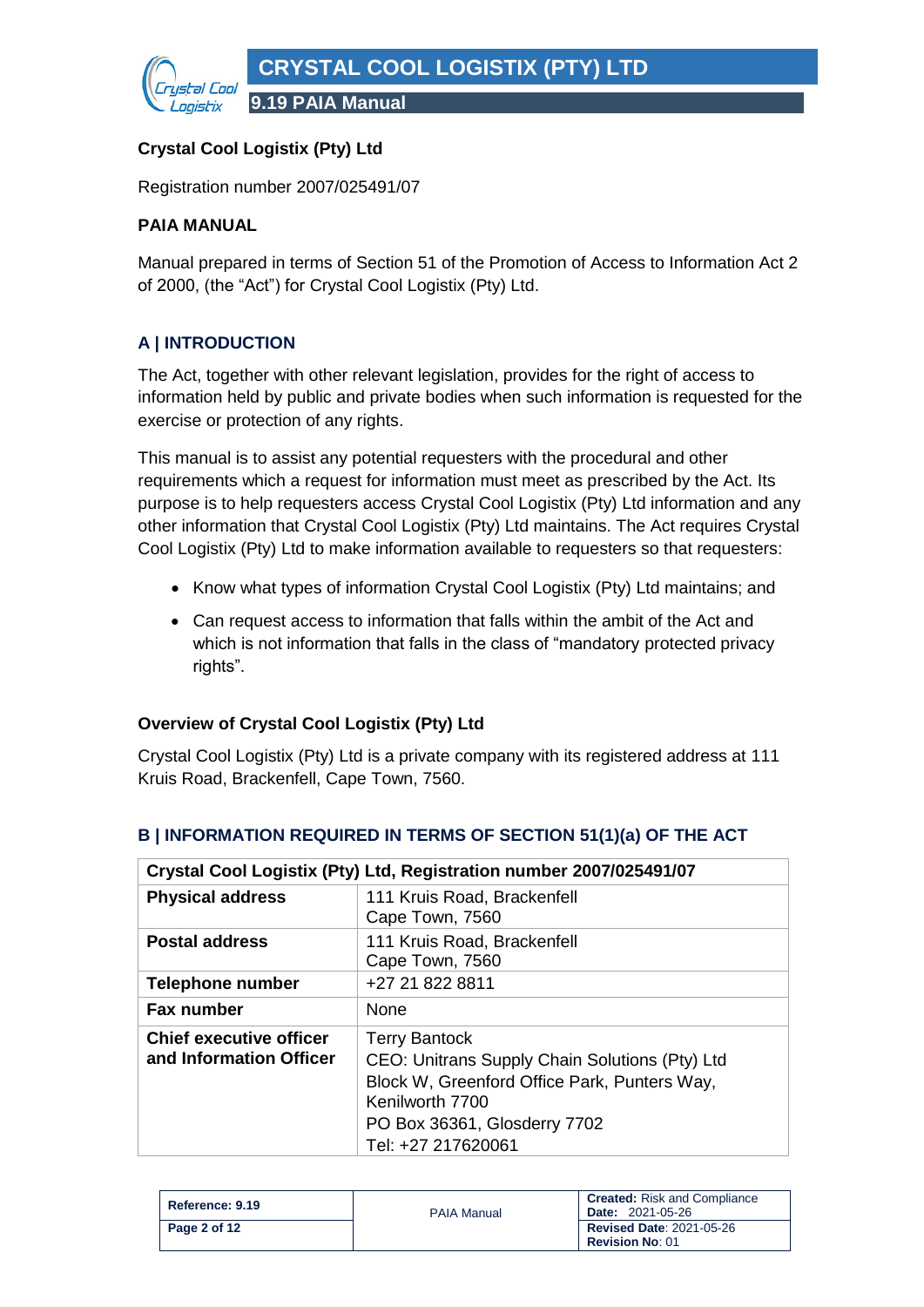

|                                      | Email: paia@unitrans.co.za                                                                                                                                                                                                |
|--------------------------------------|---------------------------------------------------------------------------------------------------------------------------------------------------------------------------------------------------------------------------|
| <b>Deputy Information</b><br>officer | Chris van Zyl<br>CFO: Unitrans Supply Chain Solutions (Pty) Ltd<br>Block W, Greenford Office Park, Punters Way,<br>Kenilworth 7700<br>PO Box 36361, Glosderry, 7702<br>Tel: +27 21 762 0061<br>Email: paia@unitrans.co.za |

#### **Section 10 guide**

The Act requires the Information Regulator to compile a guide to be available in each official language, to assist individuals in understanding how to exercise their rights contained in the Act. The current guide compiled by the South African Human Rights Commission is available at the Human Rights Commission's website.

In terms of the Section 110 of the Protection of Personal Information Act 4 of 2013 the functions of the Human Rights Commission have transferred to the Information Regulator. Their contact details are as follows:

- The Information Regulator (South Africa)
- P.O. Box 3153, Braamfontein, Johannesburg, 2017
- Physical address: JD House,
- 27 Stiemens Street, Braamfontein, Johannesburg, 2001
- Tel: +27 10 023 5200
- Email: inforeg@justice.gov.za

#### <span id="page-2-0"></span>**C | RECORDS ARE KEPT IN TERMS OF THE FOLLOWING LEGISLATION**

- Basic Conditions of Employment Act 75 of 1997
- Broad-Based Black Economic Empowerment Act 53 of 2003
- Companies Act 61 of 1973
- Companies Act 71 of 2008
- Compensation for Occupational Injuries and Diseases Act 130 of 1993
- Competition Act 89 of 1998
- Consumer Protection Act 68 of 2008
- Copyright Act 98 of 1978
- Customs and Excise Act 91 of 1964
- Electronic Communications Act 36 of 2005

| Reference: 9.19 | <b>PAIA Manual</b> | <b>Created:</b> Risk and Compliance<br><b>Date: 2021-05-26</b> |
|-----------------|--------------------|----------------------------------------------------------------|
| Page 3 of 12    |                    | <b>Revised Date: 2021-05-26</b><br><b>Revision No: 01</b>      |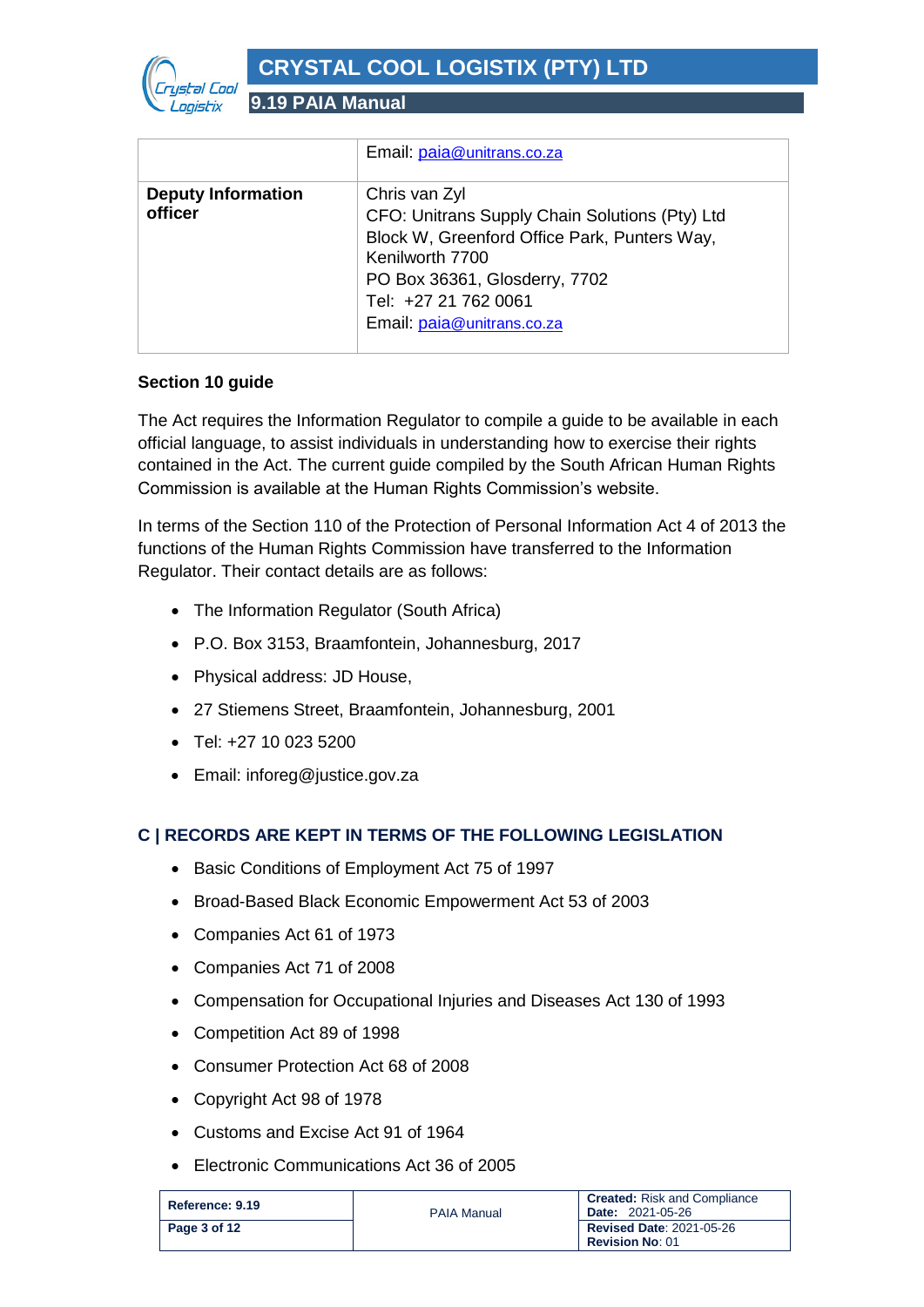# **CRYSTAL COOL LOGISTIX (PTY) LTD**



**9.19 PAIA Manual**

- Electronic Communications and Transactions Act 25 of 2002
- Employment Equity Act 55 of 1998
- Financial Intelligence Centre Act 38 of 2001
- Income Tax Act 58 of 1962
- Intellectual Property Laws Amendment Act 28 of 2013
- JSE listings requirements
- Labour Relations Act 66 of 1995
- National Credit Act 34 of 2005
- Occupational Health and Safety Act 85 of 1993
- Prescription Act 18 of 1943
- Prevention of Organised Crime Act 121 of 1998
- Promotion of Access to Information Act 2 of 2000
- Promotion of Equality and Prevention of Unfair Discrimination Act 4 of 2000
- Protected Disclosures Act 26 of 2000
- Protection of Personal Information Act 4 of 2013
- Regulation of Interception of Communications and Provision of Communicationrelated Information Act 70 of 2002
- Skills Development Act 97 of 1998
- Skills Development Levies Act 9 of 1999
- Trade Marks Act 194 of 1993
- Unemployment Insurance Act 63 of 2001
- Unemployment Insurance Contributions Act 4 of 2002
- Value-Added Tax Act 89 of 1991
- Such other legislation as may from time to time be applicable.

#### <span id="page-3-0"></span>**D | NOTICE IN TERMS OF SECTION 51(1)(b)(ii)**

No notice has been published to date in terms of Section 51(1)(b)(ii) of the Act.

# <span id="page-3-1"></span>**E | RECORDS HELD BY CRYSTAL COOL LOGISTIX (PTY) LTD IN TERMS OF SECTION 51(1)(b)(iii)**

#### **Statutory**

• Memoranda of Incorporation

| Reference: 9.19 | <b>PAIA Manual</b> | <b>Created:</b> Risk and Compliance<br><b>Date: 2021-05-26</b> |
|-----------------|--------------------|----------------------------------------------------------------|
| Page 4 of 12    |                    | <b>Revised Date: 2021-05-26</b><br><b>Revision No: 01</b>      |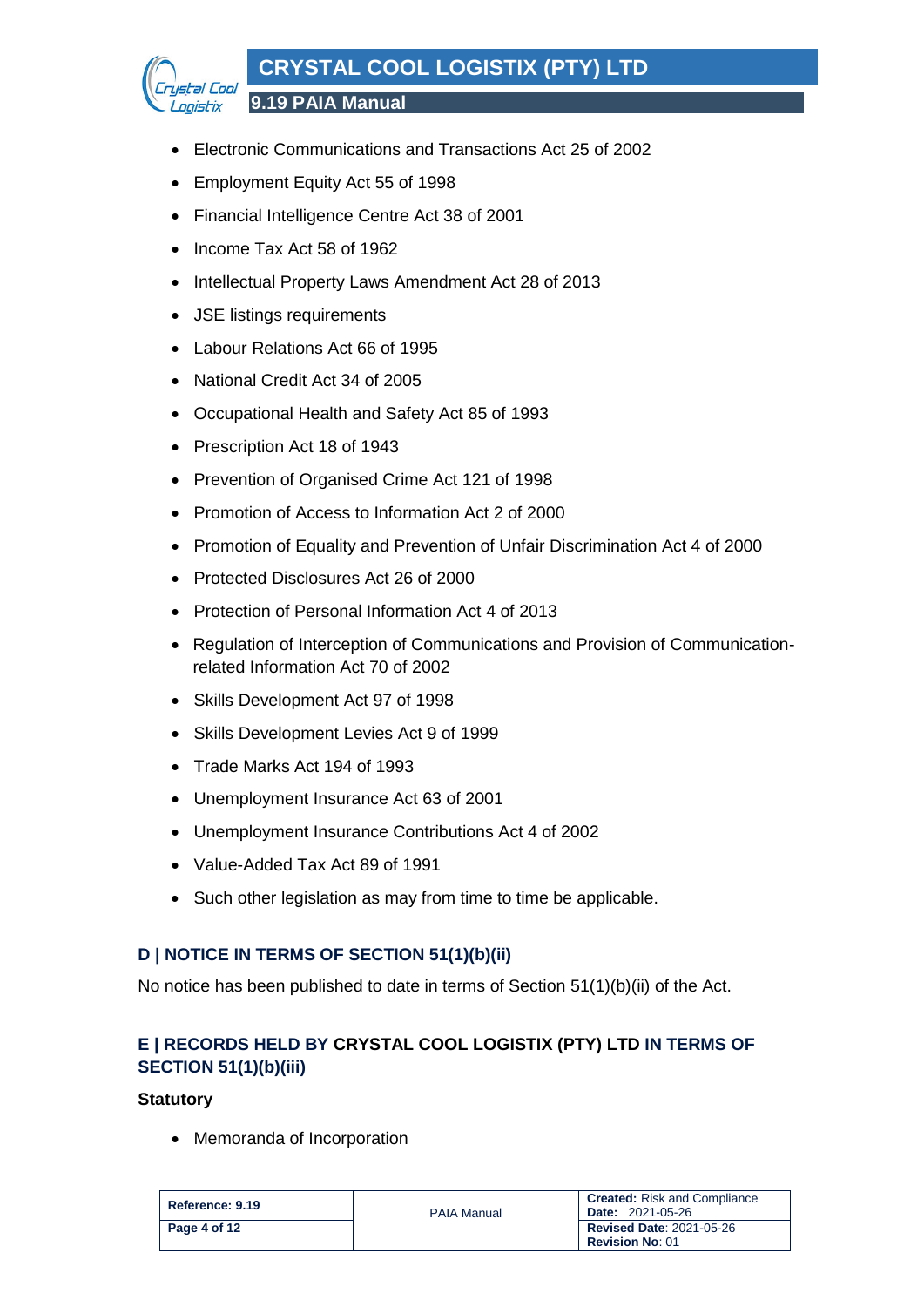

- Minutes of board of directors' meetings and shareholders' meetings
- Written resolutions
- Company registers
- Records relating to appointment of directors, auditor, secretary, public officer or other officers
- Share registers
- Agreements
- Trademarks and patents
- Title deeds
- Other statutory records, registers and returns.

#### **Administrative, Finance and Accounting**

- Accounting records
- Tax returns and other documents relating to taxation of the company
- Banking records and documents
- Asset register
- Rental agreements
- Financial statements
- Invoices
- Financial agreements
- Regional services levies
- Skills development levies
- UIF
- Workmen's compensation.

#### **Human Resources**

- List of employees
- Policies and procedures
- Employment contracts
- Employment equity plans
- Employment equity reports
- Pension and provident fund scheme details

| Reference: 9.19 | <b>PAIA Manual</b> | <b>Created:</b> Risk and Compliance<br><b>Date: 2021-05-26</b> |
|-----------------|--------------------|----------------------------------------------------------------|
| Page 5 of 12    |                    | <b>Revised Date: 2021-05-26</b><br><b>Revision No: 01</b>      |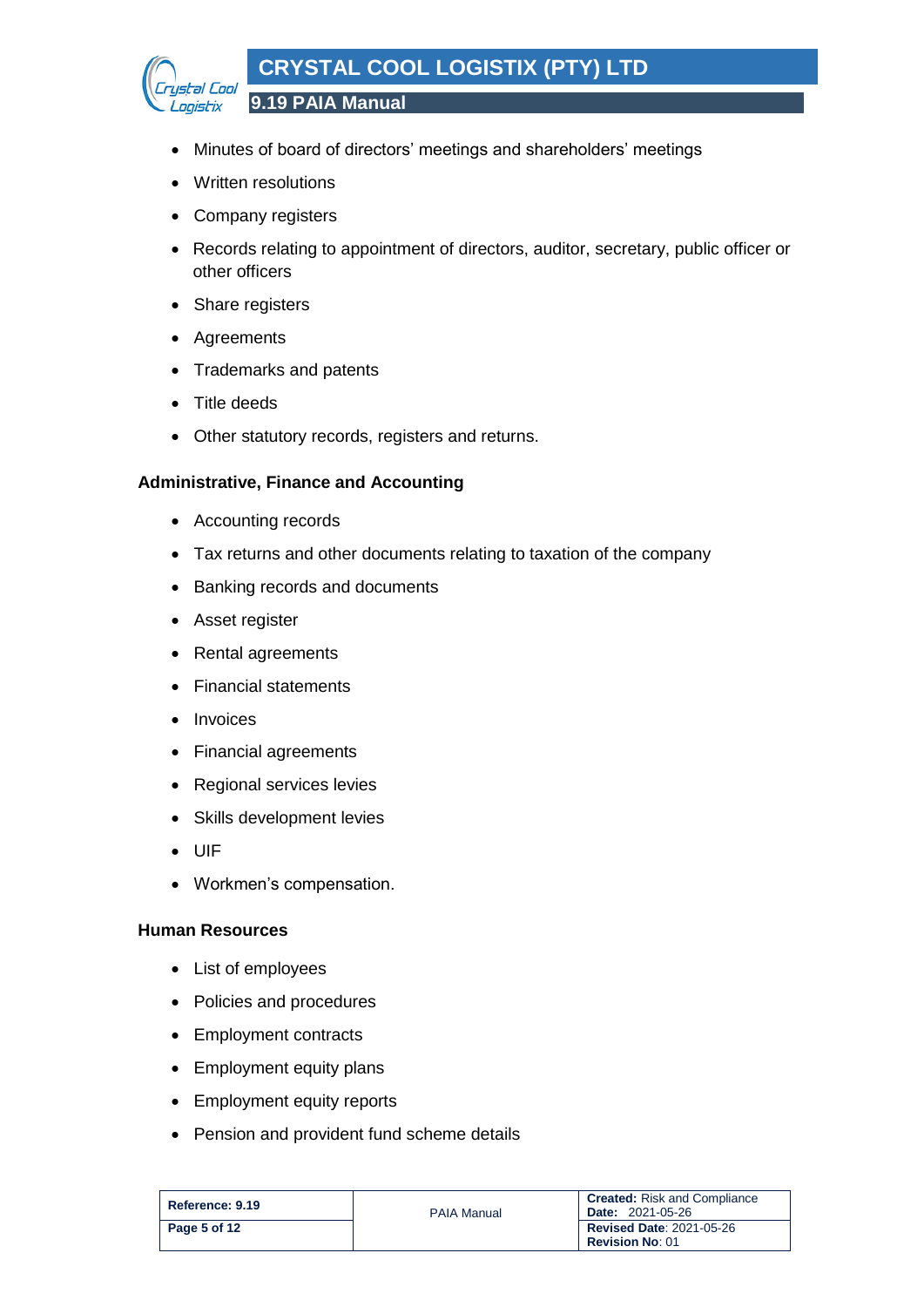# **CRYSTAL COOL LOGISTIX (PTY) LTD**



**9.19 PAIA Manual**

- Provident fund claims
- Salaries of employees
- Leave records
- Internal evaluations
- Performance records
- Various assessment results conducted by internal and/or by external providers
- Skills development plans
- Skills development reports
- Disciplinary records
- Disciplinary codes
- Training records
- Operating manuals
- Personal records provided by personnel
- Employment applications
- Medical aid membership information
- Medical Examinations
- Legal/Dispute cases (CCMA/NBC / Labour Court)
- Other statutory records and reports.

#### **Insurance records**

• Insurance policies

#### **Operations**

- Permits, licences, consents, approvals, authorisations, applications and registrations
- Policies and procedures (both internal and external)
- Reports and supporting documentation
- Contractor, client and supplier agreements and information
- Documentation on Customs and Excise
- Environmental, Health and Safety records.

| Reference: 9.19 | <b>PAIA Manual</b> | <b>Created:</b> Risk and Compliance<br><b>Date: 2021-05-26</b> |
|-----------------|--------------------|----------------------------------------------------------------|
| Page 6 of 12    |                    | <b>Revised Date: 2021-05-26</b><br><b>Revision No: 01</b>      |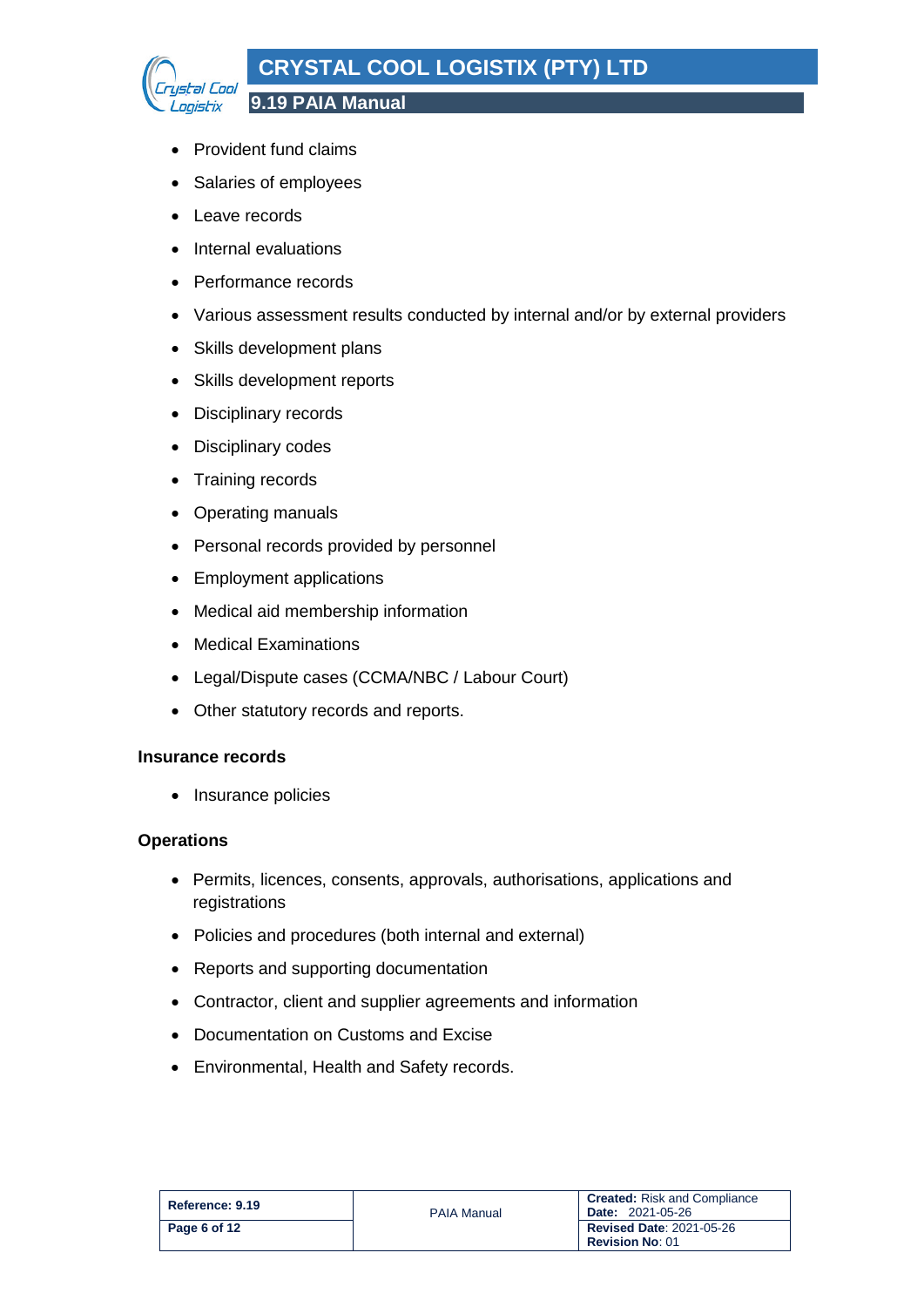

# <span id="page-6-0"></span>**F | PROCEDURE FOR REQUEST FOR ACCESS (SECTION 53 TO 57 AND 60 OF THE ACT)**

- To request a document that falls within the ambit of the Act, the requester must complete the prescribed form as set out in Annexure (Form C) hereto and submit the form, together with the relevant fee, to the Information Officer at the address listed under B above.
- The prescribed form must be completed with sufficient detail to enable the Information Officer to clearly identify the record/s requested, the requester's identity (including email address or postal address) and in which form the records should be supplied, should the request be granted. The requester must explain which right is being protected or exercised. The requester must also detail any other way the requester would like to be informed of Crystal Cool Logistix (Pty) Ltd decision other than in writing.
- If the request is being made on behalf of another person, the requester must submit proof, to the satisfaction of the Information Officer, of the capacity in which the requester is making the request.
- If a requester does not use the standard form, the Information Officer may:
	- o Reject the request due to lack of procedural compliance;
	- o Refuse the request, if the requester does not provide sufficient information; or
	- o Delay it until the standard form is received.
- The Information Officer will process the request and notify the requester in writing within 30 calendar days of its decision whether or not the request has been granted. Should the request be granted, the notice will state the access fees (if any) that are payable. The fee payable for access to a record depends on the form in which access is required and the reasonable time required to search for and prepare a record. If the requester has asked for the information to be made available in a specific form that requires a different procedure to be followed, a higher fee may be applicable. This is also the case in the event that Crystal Cool Logistix (Pty) Ltd has exceeded the prescribed hours to search and prepare the record for disclosure. A requester that qualifies for exemption of the payment of any fee, must state the reason for exemption. A copy of the fee structure applicable to public and private bodies can be accessed at the Information Regulator. Requesters must pay the fees before Crystal Cool Logistix (Pty) Ltd will hand over any information. Compliance with a request to provide information in a specified form may depend on the form in which the record is available in Crystal Cool Logistix (Pty) Ltd records, hence access in the form requested may not be possible in certain circumstances.
- If Crystal Cool Logistix (Pty) Ltd cannot find any requested record or it does not exist, Crystal Cool Logistix (Pty) Ltd will notify the requester by way of affidavit that it is not possible to give access to that particular record.

| Reference: 9.19 | <b>PAIA Manual</b> | <b>Created:</b> Risk and Compliance<br><b>Date: 2021-05-26</b> |
|-----------------|--------------------|----------------------------------------------------------------|
| Page 7 of 12    |                    | <b>Revised Date: 2021-05-26</b>                                |
|                 |                    | <b>Revision No: 01</b>                                         |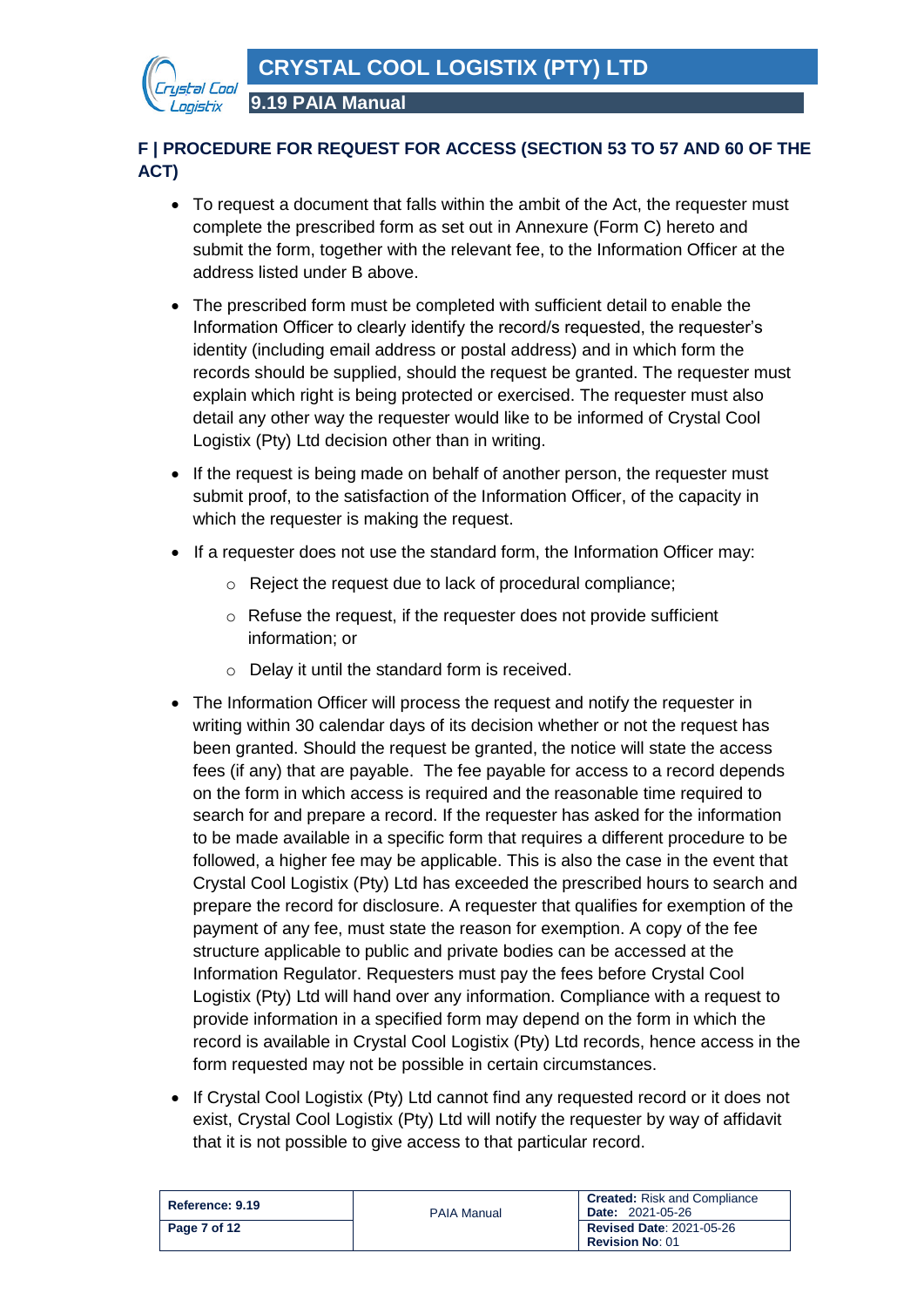

- Should the request be refused, the notice will state adequate reasons for the refusal.
- Publication of this manual does not give rise to any rights to access information, except in terms of the Act.

# <span id="page-7-0"></span>**G | GROUNDS FOR REFUSAL OF ACCESS TO RECORDS (SECTION 63 TO 69 OF THE ACT AND THE PROTECTION OF PERSONAL INFORMATION ACT 4 OF 2013)**

Access to certain records may be or must be denied on the grounds set out in the Act. This includes:

- Mandatory protection of privacy of a third party who is a natural person
- Mandatory protection of commercial information of third party
- Mandatory protection of certain confidential information of third party
- Mandatory protection of safety of individuals, and protection of property
- Mandatory protection of records privileged from production in legal proceedings
- Commercial information of private body

**9.19 PAIA Manual**

• Mandatory protection of research information of third party, and protection of research information of privacy body.

#### <span id="page-7-1"></span>**H | PROCESSING PERSONAL INFORMATION**

Crystal Cool Logistix (Pty) Ltd processes the personal information of various categories of people for various purposes as set out in its Privacy Policy, which is available on Crystal Cool Logistix (Pty) Ltd website (www.crystalcool.co.za).

#### <span id="page-7-2"></span>**I | OTHER PRESCRIBED INFORMATION**

The Minister of Justice and Constitutional Development has not made any regulations prescribing any other information that needs to appear in this manual.

#### <span id="page-7-3"></span>**J | AVAILABILITY OF THE MANUAL**

Copies of this manual are available for inspection, free of charge, at the registered offices of Crystal Cool Logistix (Pty) Ltd. Copies are also available on Crystal Cool Logistix (Pty) Ltd website [\(www.crystalcool.co.za\)](http://www.crystalcool.co.za/).

#### <span id="page-7-4"></span>**K | UPDATES OF THE MANUAL**

This manual will be updated whenever Crystal Cool Logistix (Pty) Ltd makes material changes to the current information.

| Reference: 9.19 | <b>PAIA Manual</b> | <b>Created:</b> Risk and Compliance<br><b>Date: 2021-05-26</b> |
|-----------------|--------------------|----------------------------------------------------------------|
| Page 8 of 12    |                    | <b>Revised Date: 2021-05-26</b><br><b>Revision No: 01</b>      |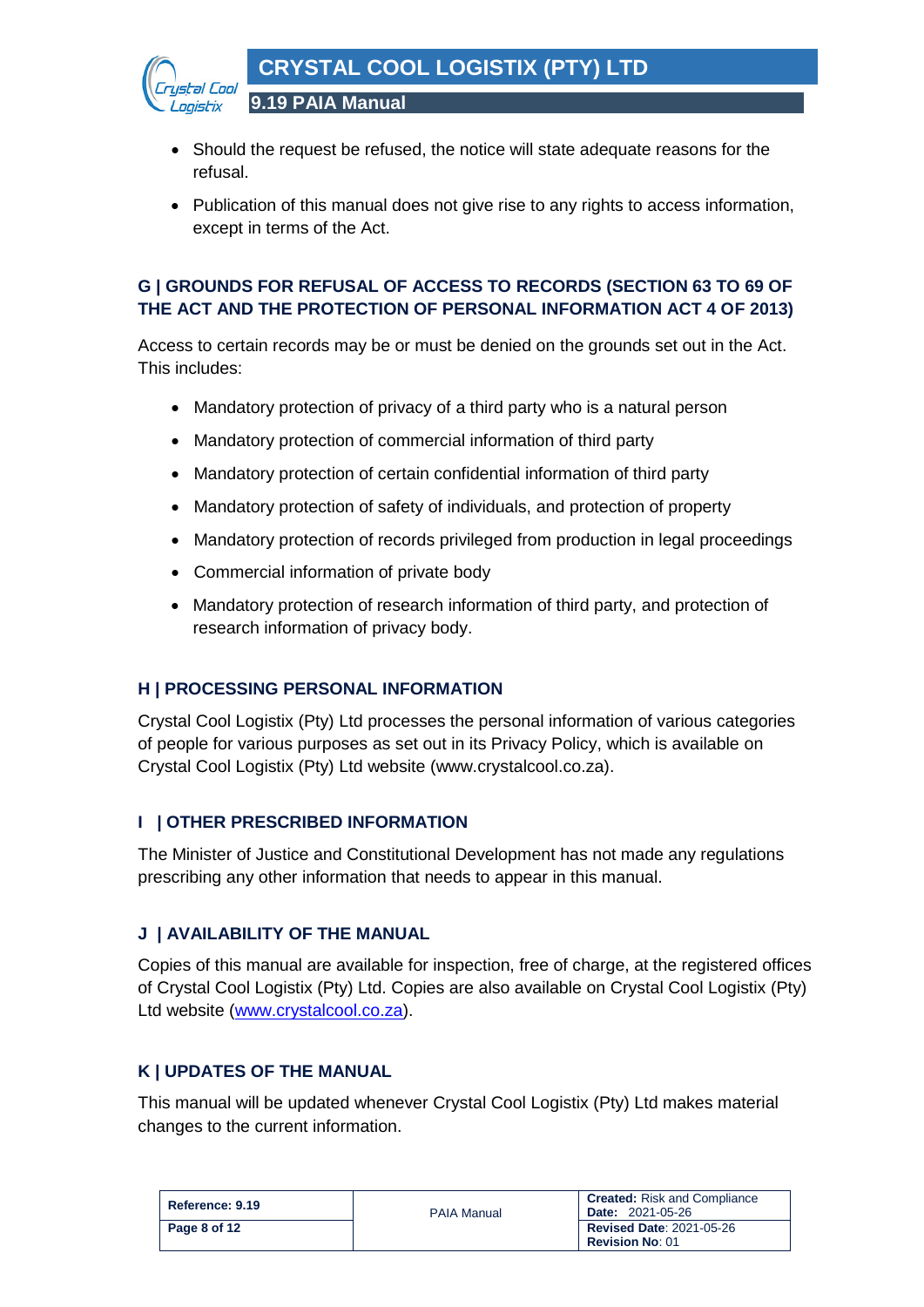

#### **ANNEXURE**

#### **REQUEST FOR ACCESS TO THE RECORD OF A PRIVATE BODY**

Section 53(1) of the Promotion of Access to Information Act, 2000 (Act No. 2 of 2000)

#### **[Regulation 10]**

#### **FORM C**

#### **A | PARTICULARS OF A PRIVATE BODY**

The Head: \_

#### **B | PARTICULARS OF PERSON REQUESTING ACCESS TO THE RECORD**

a) The particulars of the person who requests access to the record must be given below.

- b) The address and/or fax number in the Republic to which the information is to be sent must be given.
- c) Proof of the capacity in which the request is made, if applicable, must be attached

| Full names and surname: |  |
|-------------------------|--|
| Identity number:        |  |
| Postal address:         |  |
| Telephone number:       |  |
| Email address:          |  |

Capacity in which request is made, when made on behalf of another person:

#### **C | PARTICULARS OF PERSON ON WHOSE BEHALF REQUEST IS MADE**

This section must be completed ONLY if a request for information is made on behalf of another person.

\_\_\_\_\_\_\_\_\_\_\_\_\_\_\_\_\_\_\_\_\_\_\_\_\_\_\_\_\_\_\_\_\_\_\_\_\_\_\_\_\_\_\_\_\_\_\_\_\_\_\_\_\_\_\_\_\_\_\_\_\_\_\_\_\_\_\_\_\_\_\_\_\_\_

| Full names and surname: |  |
|-------------------------|--|
| Identity number:        |  |

| Reference: 9.19 | <b>PAIA Manual</b> | <b>Created:</b> Risk and Compliance<br><b>Date: 2021-05-26</b> |
|-----------------|--------------------|----------------------------------------------------------------|
| Page 9 of 12    |                    | <b>Revised Date: 2021-05-26</b><br><b>Revision No: 01</b>      |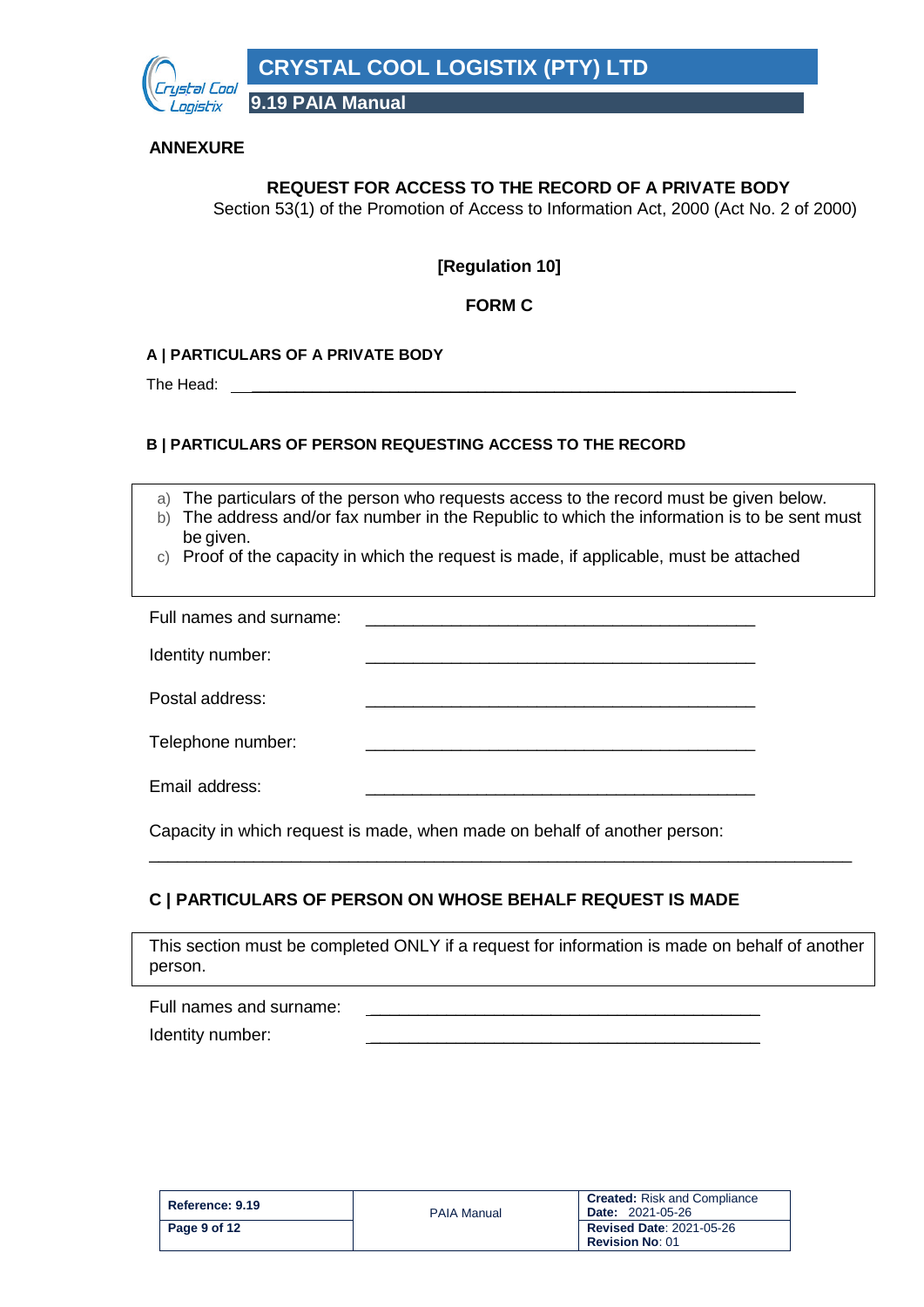

# **D | PARTICULARS OF RECORD**

- a) Provide full particulars of the record to which access is requested, including the reference number if that is known to you, to enable the record to be located.
- b) If the provided space is inadequate, please continue on a separate folio and attach it to this form.

**The requester must sign all the additional folios.**

- 1. Description of record or relevant part of the record:
- 2. Reference number, if available:
- 3. Any further particulars of record:

# **E | FEES**

- a) A request for access to a record, other than a record containing personal information about yourself, will be processed only after a request fee has been paid.
- b) You will be notified of the amount required to be paid as the request fee.
- c) The fee payable for access to a record depends on the form in which access is required and the reasonable time required to search for and prepare a record.
- d) If you qualify for exemption of the payment of any fee, please state the reason for exemption.

Reason for exemption from payment of fees:

# **F | FORM OF ACCESS TO RECORD**

If you are prevented by a disability to read, view or listen to the record in the form of access provided for in 1 to 4 hereunder, state your disability and indicate in which form the record is required.

Disability: **Disability:**  $\overline{a}$ 

Form in which record is required:

Mark the appropriate box with an X **Notes**

- a) Compliance with your request in the specified form may depend on the form in which the record is available.
- b) Access in the form requested may be refused in certain circumstances. In such a case you will be informed if access will be granted in another form.

The fee payable for access to the record, if any, will be determined partly by the form in which access is requested.

| Reference: 9.19 | <b>PAIA Manual</b> | <b>Created:</b> Risk and Compliance<br><b>Date: 2021-05-26</b> |
|-----------------|--------------------|----------------------------------------------------------------|
| Page 10 of 12   |                    | <b>Revised Date: 2021-05-26</b><br><b>Revision No: 01</b>      |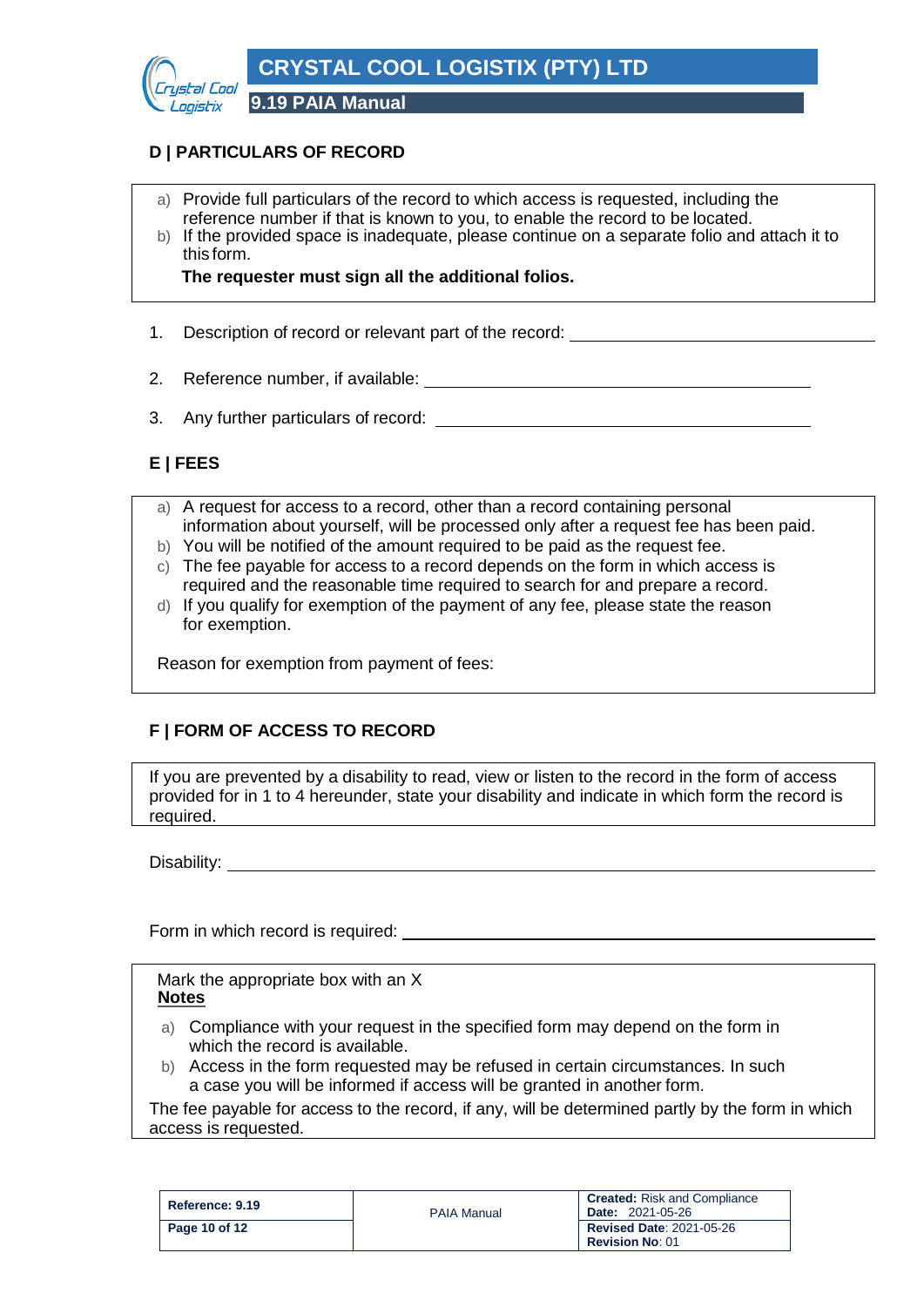|                                    | <b>CRYSTAL COOL LOGISTIX (PTY) LTD</b>                                                                                                                                                                              |
|------------------------------------|---------------------------------------------------------------------------------------------------------------------------------------------------------------------------------------------------------------------|
| stal Cool<br>onistix               | 9.19 PAIA Manual                                                                                                                                                                                                    |
| Copy of record*                    | 1. If the record is in written or printed form<br>Inspection of record                                                                                                                                              |
| sketches, etc.)<br>View the images | 2. If the record consists of visual images<br>(This includes photographs, slides, video recordings, computer-generated images,<br>Copy of the<br>Transcription of the images<br>images*                             |
| sound                              | 3. If record consists of recorded words or information which can be reproduced in<br>Listen to the soundtrack (multimedia file)<br>Transcription of the soundtrack*                                                 |
| Printed copy of<br>record*         | 4. If record is held on computer or in an electronic or machine-readable form<br>Copy in computer readable<br>Printed copy of information<br>from (CD or similar electronic<br>delivered from the record<br>format) |
| (POSTAGE IS PAYABLE)               | *If you requested a copy of the transcription of a record (above),<br>Yes<br><b>No</b><br>do you wish the copy or transcription to be posted to you?                                                                |

#### **G | PARTICULARS OF RIGHT TO BE EXERCISED OR PROTECTED**

If the provided space is inadequate, please continue on a separate folio and attach it to this form.

**The requester must sign all the additional folios.**

- 1. Indicate which right is to be exercised or protected:
- 2. Explain why the record requested is required for the exercise or protection of the aforementioned right:

#### **H | NOTICE OF DECISION REGARDING REQUEST FOR ACCESS**

You will be notified in writing whether your request has been approved/denied. If you wish to be informed by alternative means, please specify the manner and provide the necessary particulars to enable compliance with your request.

| Reference: 9.19 | <b>PAIA Manual</b> | <b>Created:</b> Risk and Compliance<br><b>Date: 2021-05-26</b> |
|-----------------|--------------------|----------------------------------------------------------------|
| Page 11 of 12   |                    | <b>Revised Date: 2021-05-26</b>                                |
|                 |                    | <b>Revision No: 01</b>                                         |